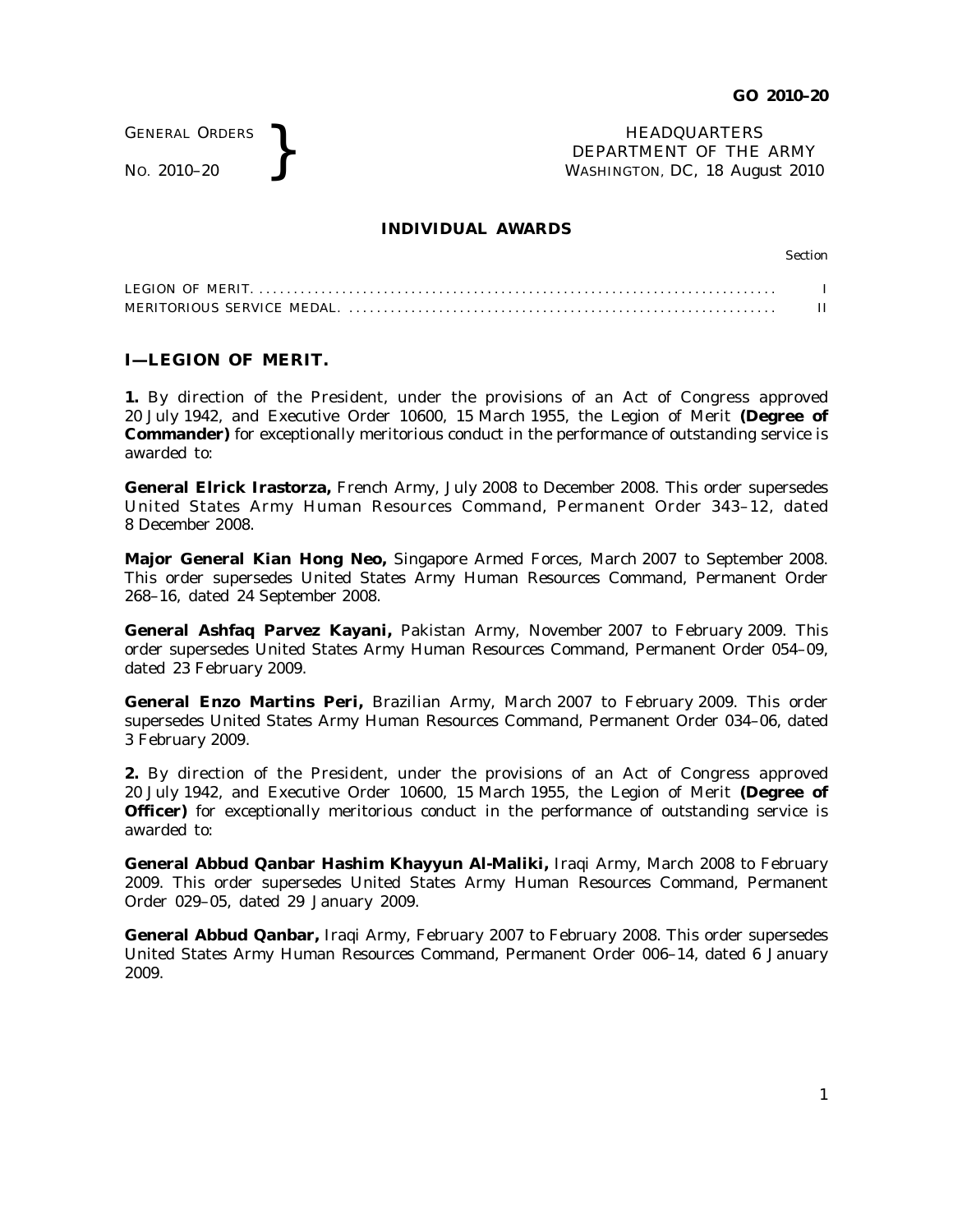## **GO 2010–20**

**General Babakir Zebari,** Iraqi Army, February 2007 to February 2008. This order supersedes United States Army Human Resources Command, Permanent Order 111-01, dated 21 April 2009.

**Lieutenant General Wajeh Abdullah Hamed Al-Rathee,** Iraqi Army, December 2007 to February 2009. This order supersedes United States Army Human Resources Command, Permanent Order 029–07, dated 29 January 2009.

**Major General Ernesto Alviano,** Italian Army, March 2006 to June 2007. This order supersedes United States Army Human Resources Command, Permanent Order 329–07, dated 24 November 2008.

**Major General Gerald William Berragan,** British Army, January 2007 to October 2007. This order supersedes United States Army Human Resources Command, Permanent Order 329–09, dated 24 November 2008.

**Major General Tadeusz Buk,** Polish Army, July 2007 to January 2008. This order supersedes United States Army Human Resources Command, Permanent Order 329–10, dated 24 November 2008.

**Major General Andres V. Acosta Burga,** Army of Peru, January 2007 to December 2007. This order supersedes United States Army Human Resources Command, Permanent Order 290–05, dated 16 October 2008.

**Major General Bernd Diepenhorst,** German Army, March 2004 to December 2008. This order supersedes United States Army Human Resources Command, Permanent Order 030–15, dated 30 January 2009.

**Major General Ali Jassim Mohammed Hassen Al-Frejee,** Iraqi Army, December 2007 to February 2009. This order supersedes United States Army Human Resources Command, Permanent Order 029–02, dated 29 January 2009.

**Major General Christopher G. S. Hughes,** British Army, November 2007 to November 2008. This order supersedes United States Army Human Resources Command, Permanent Order 275–02, dated 1 October 2008.

**Major General Mizher Shaher Nassir Jassem Al-Azawi, Iraqi Army, March 2008 to** February 2009. This order supersedes United States Army Human Resources Command, Permanent Order 029–04, dated 29 January 2009.

**Major General Kenichi Kinomura,** Japan Ground Self-Defense Force, August 2006 to August 2008. This order supersedes United States Army Human Resources Command, Permanent Order 065–06, dated 6 March 2009.

**Major General Bronislaw Kwiatkowski,** Polish Army, July 2006 to January 2007. This order supersedes United States Army Human Resources Command, Permanent Order 275–03, dated 1 October 2008.

Major General Andrzej Malinowski, Polish Army, January 2008 to October 2008. This order supersedes United States Army Human Resources Command, Permanent Order 033–05, dated 2 February 2009.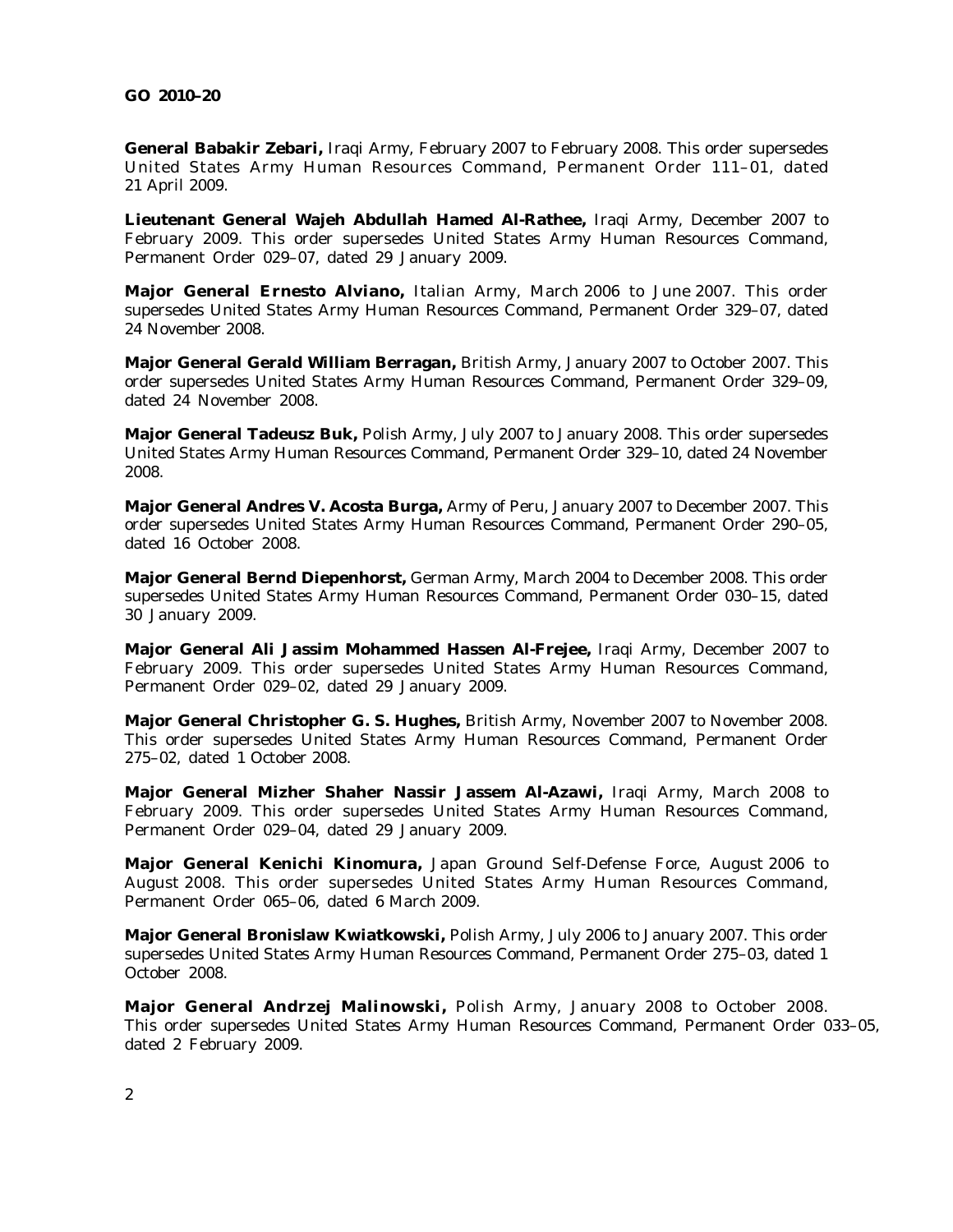**Major General Qassim Jassim Nazal Al-Maliki,** Iraqi Army, January 2008 to February 2009. This order supersedes United States Army Human Resources Command, Permanent Order 029–06, dated 29 January 2009.

**Major General Seon Woo Park,** Republic of Korea Army, April 2008 to November 2008. This order supersedes United States Army Human Resources Command, Permanent Order 092–39, dated 2 April 2009.

**Major General Nick Parker,** British Army, August 2005 to February 2006. This order supersedes United States Army Human Resources Command, Permanent Order 347–29, dated 12 December 2008.

**Major General Jonathan D. Shaw,** British Army, January 2007 to August 2007. This order supersedes United States Army Human Resources Command, Permanent Order 347–30, dated 12 December 2008.

**Major General Yoshiharu Terasaki,** Japan Ground Self-Defense Force, July 2005 to March 2007. This order supersedes United States Army Human Resources Command, Permanent Order 002–01, dated 2 January 2009.

**Major General Klaus-Peter Treche,** German Armed Forces, March 2005 to June 2008. This order supersedes United States Army Human Resources Command, Permanent Order 275–05, dated 1 October 2008.

**Major General Byambajav Tserendejid,** Mongolian Army, April 2007 to June 2008. This order supersedes United States Army Human Resources Command, Permanent Order 033–08, dated 2 February 2009.

**Major General Abdul Ameer Rasheed Yarallah Allami,** Iraqi Army, December 2007 to February 2009. This order supersedes United States Army Human Resources Command, Permanent Order 029–03, dated 29 January 2009.

**Brigadier Adrian J. Foster,** British Army, January 2007 to May 2007. This order supersedes United States Army Human Resources Command, Permanent Order 057–07, dated 26 February 2009.

**Brigadier General Gabriel Gabor,** Romanian Army, December 2007 to June 2008. This order supersedes United States Army Human Resources Command, Permanent Order 329–08, dated 24 November 2008.

**Brigadier Piers D. P. Hankinson,** British Army, September 2007 to May 2008. This order supersedes United States Army Human Resources Command, Permanent Order 006–13, dated 6 January 2009.

**Brigadier General Werner P. Kahle,** Danish Army, June 2007 to January 2008. This order supersedes United States Army Human Resources Command, Permanent Order 037–01, dated 6 February 2009.

**Brigadier General Changez Khan,** Pakistan Army, October 2007 to October 2008. This order supersedes United States Army Human Resources Command, Permanent Order 057-08, dated 26 February 2009.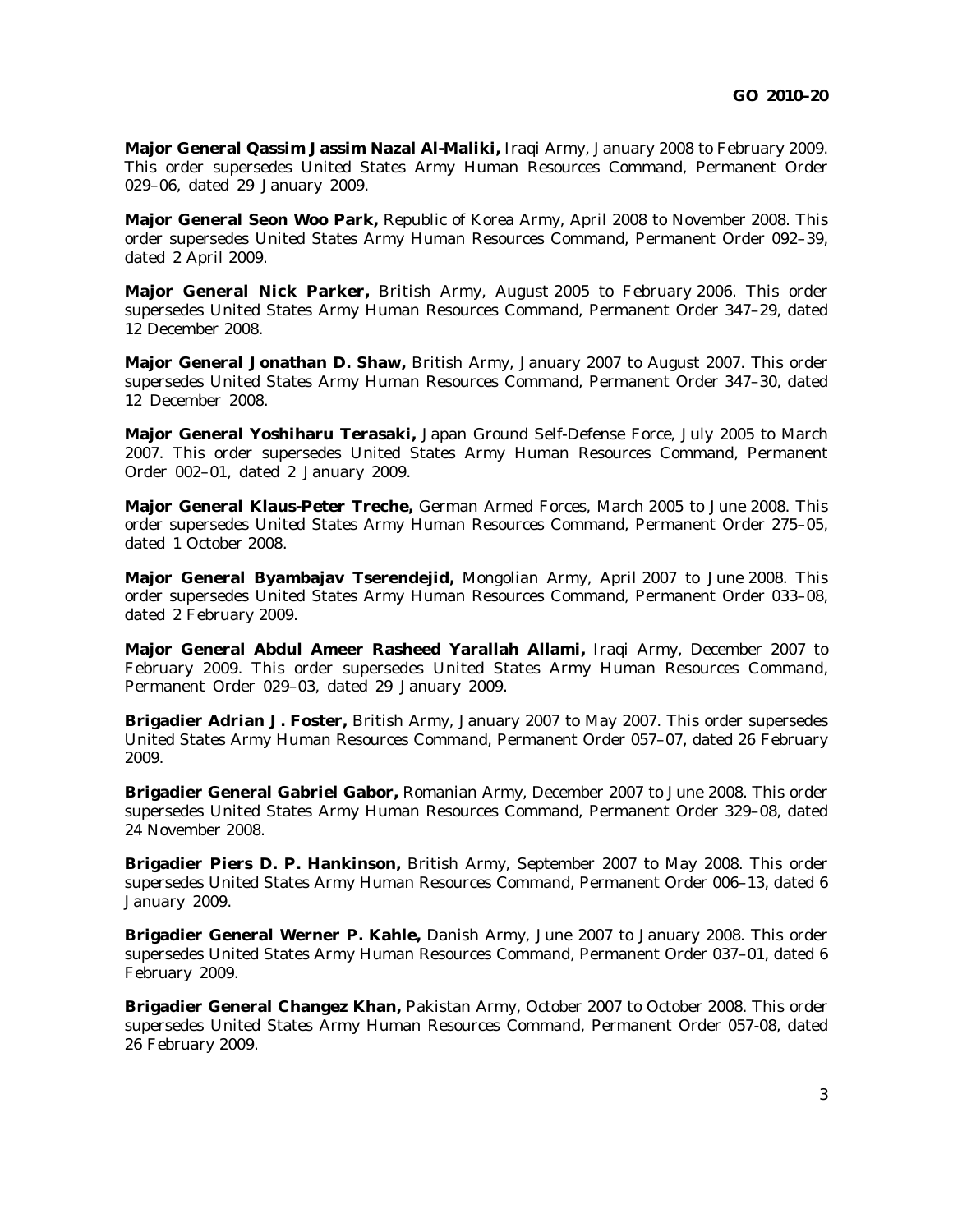**General Major Nikolay Kuatov, Kazakhstan Army, May 2006 to June 2007. This order** supersedes United States Army Human Resources Command, Permanent Order 249–01, dated 5 September 2008.

**Brigadier General Ludwig Mundt**, German Ground Forces, November 1998 to December 2007. This order supersedes United States Army Human Resources Command, Permanent Order 298–03, dated 24 October 2008.

**Brigadier General Jeffery Sengelman,** Australian Army, August 2007 to May 2008. This order supersedes United States Army Human Resources Command, Permanent Order 275–04, dated 1 October 2008.

**Brigadier Jeremy W. R. Thorn,** British Army, September 2006 to March 2007. This order supersedes United States Army Human Resources Command, Permanent Order 347–31, dated 12 December 2008.

**Brigadier General Roderick J. S. West,** Australian Army, February 2007 to September 2007. This order supersedes United States Army Human Resources Command, Permanent Order 298–02, dated 24 October 2008.

**Brigadier General Mark Wheeler,** Army of New Zealand, March 2006 to January 2008. This order supersedes United States Army Human Resources Command, Permanent Order 253–10, dated 9 September 2008.

**Brigadier Carew L. Wilks,** British Army, December 2007 to July 2008. This order supersedes United States Army Human Resources Command, Permanent Order 033-07, dated 2 February 2009.

**Colonel Heimo T. Honkamaa,** Armed Forces of Finland, August 2005 to June 2008. This order supersedes United States Army Human Resources Command, Permanent Order 290–06, dated 16 October 2008.

**II—MERITORIOUS SERVICE MEDAL.** By direction of the Secretary of Defense, under the provisions of DOD 1348.33–M, chapter 8, dated September 1996, the Meritorious Service Medal for outstanding meritorious service is awarded to:

**Major General Naotada Moriyama,** Japan Ground Self-Defense Force, March 2006 to March 2008. This order supersedes United States Army Human Resources Command, Permanent Order 117–11, dated 27 April 2009.

Major General Toshiaki Tanaka, Japan Ground Self-Defense Force, March 2003 to March 2005. This order supersedes United States Army Human Resources Command, Permanent Order 263–01, dated 19 September 2008.

**Lieutenant Colonel Scott A. Corrigan,** Australian Defence Force, 24 September 2007 to 19 December 2008. This order supersedes United States Army Human Resources Command, Permanent Order 311–11, dated 6 November 2008.

**Lieutenant Colonel Andrew R. Leith,** Australian Defence Force, 18 July 2005 to 1 July 2006. This order supersedes United States Army Human Resources Command, Permanent Order 110–19, dated 20 April 2009.